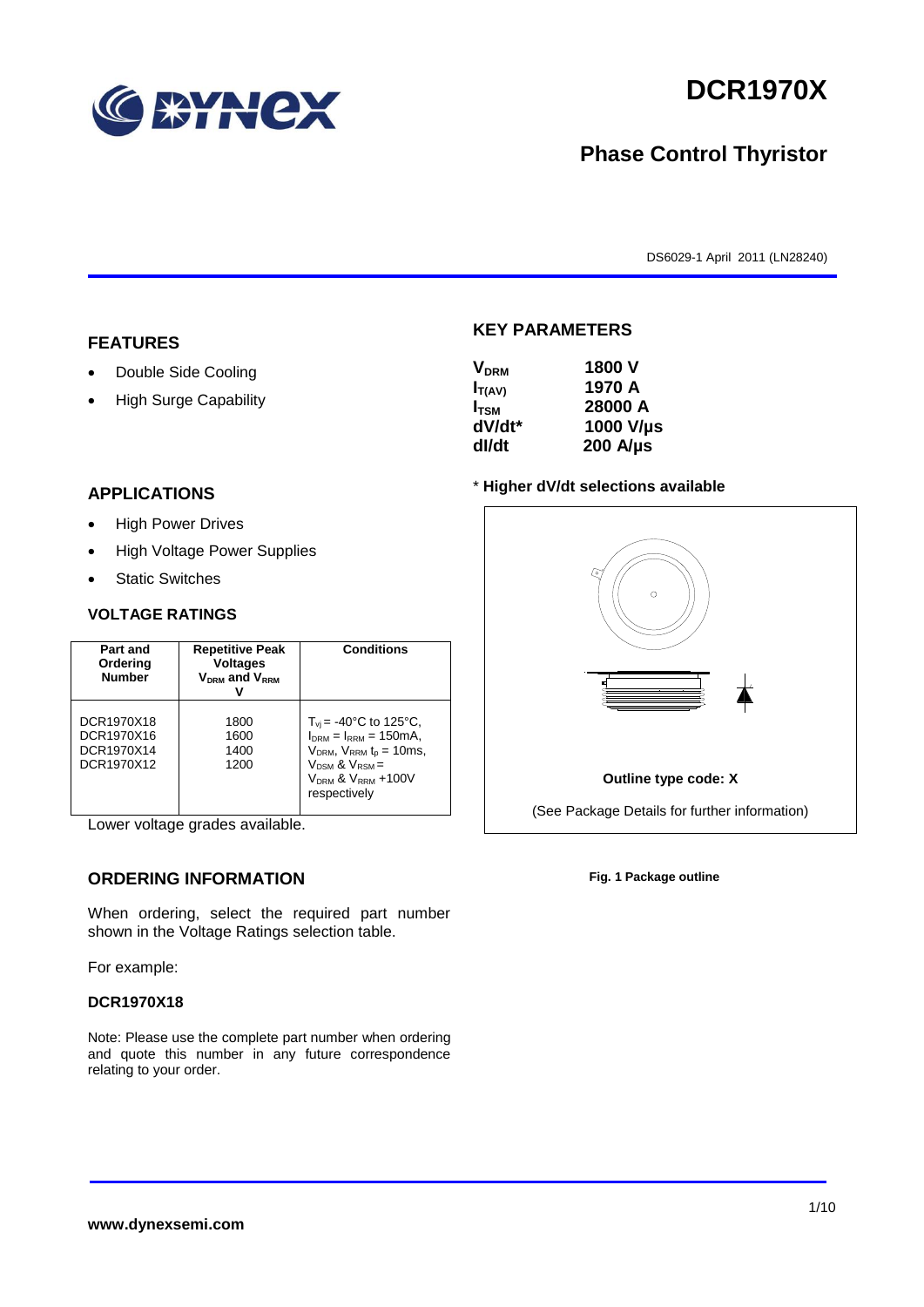

### **CURRENT RATINGS**

**Tcase = 60°C unless stated otherwise**

| Symbol             | <b>Parameter</b>                     | <b>Test Conditions</b>   | Max. | <b>Units</b> |
|--------------------|--------------------------------------|--------------------------|------|--------------|
| Double Side Cooled |                                      |                          |      |              |
| $I_{T(AV)}$        | Mean on-state current                | Half wave resistive load | 2150 | A            |
| $I_{T(RMS)}$       | RMS value                            | $\overline{\phantom{a}}$ | 3090 | Α            |
| Iт                 | Continuous (direct) on-state current | $\overline{\phantom{a}}$ | 2790 | Α            |

#### **SURGE RATINGS**

| Symbol       | <b>Parameter</b>                        | <b>Test Conditions</b>                            | Max. | <b>Units</b>      |
|--------------|-----------------------------------------|---------------------------------------------------|------|-------------------|
| <b>I</b> TSM | Surge (non-repetitive) on-state current | 10ms half sine, $T_{\text{case}} = 125^{\circ}$ C | 28.0 | kA                |
| $l^2t$       | $I2t$ for fusing                        | $V_R = 0$                                         | 3.92 | MA <sup>2</sup> s |

#### **THERMAL AND MECHANICAL RATINGS**

| Symbol           | <b>Parameter</b>                      | <b>Test Conditions</b>    |    | Min.  | Max.  | <b>Units</b> |
|------------------|---------------------------------------|---------------------------|----|-------|-------|--------------|
| $R_{th(j-c)}$    | Thermal resistance – junction to case | Double side cooled        | DC |       | 0.018 | °C/W         |
| $R_{th(c-h)}$    | Thermal resistance – case to heatsink | Double side cooled        | DC |       | 0.005 | °C/W         |
| $T_{\nu j}$      | Virtual junction temperature          | <b>Blocking VDRM/VRRM</b> |    |       | 125   | °C           |
| $T_{\text{stg}}$ | Storage temperature range             |                           |    | $-40$ | 140   | °C           |
| $F_m$            | Clamping force                        |                           |    | 26    | 34    | kN           |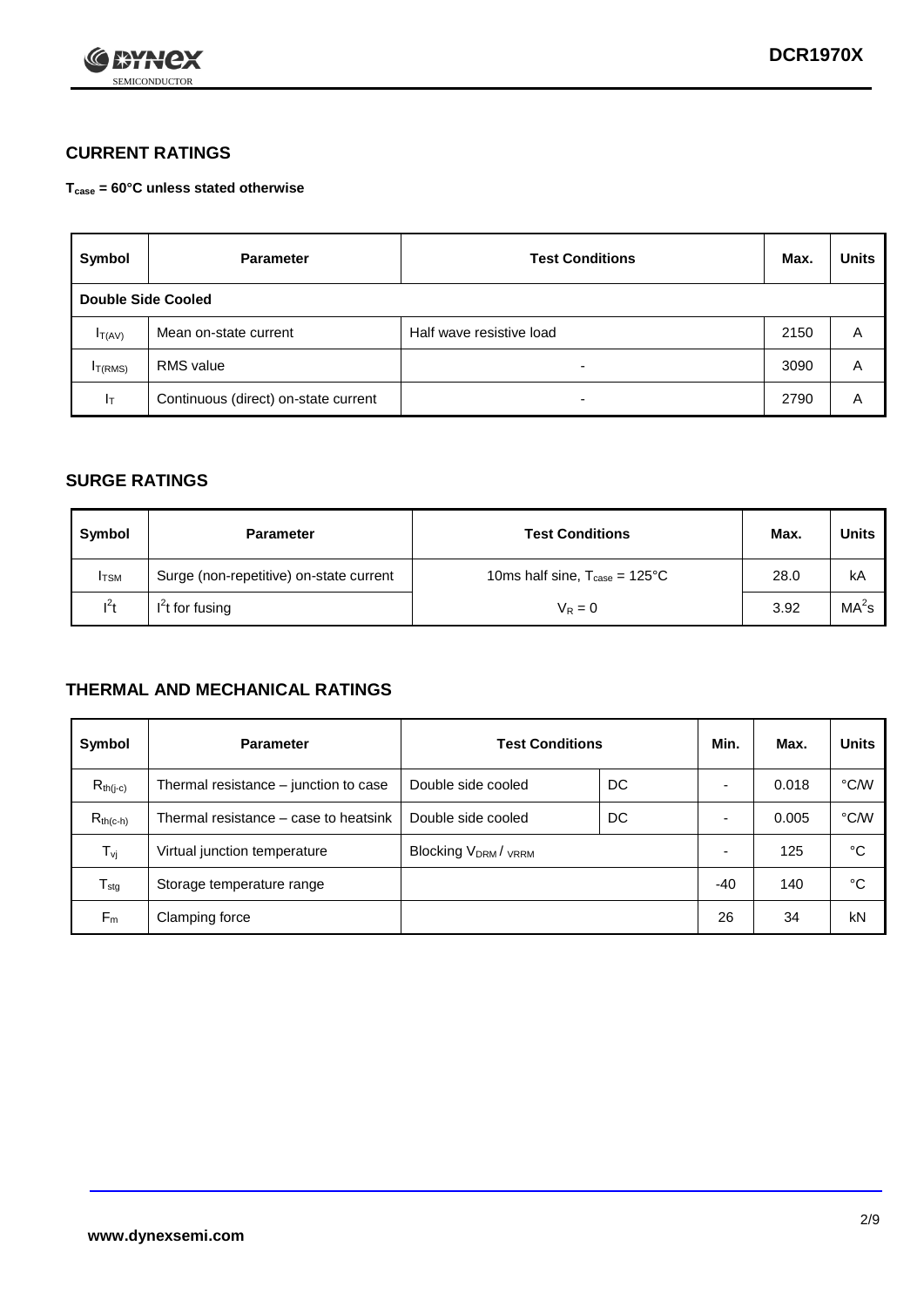

## **DYNAMIC CHARACTERISTICS**

| <b>Symbol</b>     | <b>Parameter</b>                              | <b>Test Conditions</b>                                                |                 | Min.                     | Max.                     | <b>Units</b> |
|-------------------|-----------------------------------------------|-----------------------------------------------------------------------|-----------------|--------------------------|--------------------------|--------------|
| <b>IRRM</b> /IDRM | Peak reverse and off-state current            | At $V_{RRM}/V_{DRM}$ , $T_{case} = 125^{\circ}C$                      |                 | $\blacksquare$           | 150                      | mA           |
| dV/dt             | Max. linear rate of rise of off-state voltage | To 67% $V_{DRM}$ , T <sub>i</sub> = 125°C, gate open                  |                 | 1000                     | $\overline{\phantom{a}}$ | $V/\mu s$    |
| dl/dt             | Rate of rise of on-state current              | From 67% V <sub>DRM</sub> to 2000A                                    | Repetitive 50Hz | $\overline{\phantom{a}}$ | 200                      | $A/\mu s$    |
|                   |                                               | Gate source 30V, 10Ω,                                                 | Non-repetitive  | $\overline{\phantom{a}}$ | 1000                     | $A/\mu s$    |
|                   |                                               | $t_r$ < 0.5µs, $T_i$ = 125°C                                          |                 |                          |                          |              |
| $V_T$             | On-state voltage                              | $I_T = 3000A$ , $T_{case} = 125^{\circ}C$                             |                 |                          | 1.36                     | $\vee$       |
| $V_{T(TO)}$       | Threshold voltage                             | $T_{\text{case}} = 125^{\circ}C$                                      |                 | $\blacksquare$           | 0.88                     | $\vee$       |
| $r_{\text{T}}$    | On-state slope resistance                     | $T_{\text{case}} = 125^{\circ}C$                                      |                 | $\blacksquare$           | 0.16                     | $m\Omega$    |
| $t_{\rm gd}$      | Delay time                                    | $V_D = 67\%$ V <sub>DRM</sub> , gate source 30V, 10 $\Omega$          |                 | ٠                        | 3.0                      | μs           |
|                   |                                               | $t_r = 0.5 \mu s$ , $T_i = 25^{\circ}C$                               |                 |                          |                          |              |
| $t_q$             | Turn-off time                                 | $T_i$ = 125°C, $V_R$ = 100V, dl/dt = 10A/µs,                          |                 | $\overline{\phantom{a}}$ | 300                      | μs           |
|                   |                                               | $dV_{DR}/dt = 20V/\mu s$ linear to 67% $V_{DRM}$                      |                 |                          |                          |              |
| $Q_{\rm S}$       | Stored charge                                 | $I_T = 2000A$ , tp = 1000us, $T_i = 125$ °C,<br>$dl/dt = 10A/\mu s$ , |                 |                          | 3000                     | $\mu$ C      |
| $I_{RR}$          | Reverse recovery current                      |                                                                       |                 | $\blacksquare$           | 165                      | A            |
| ΙL.               | Latching current                              | $T_i = 25^{\circ}C$                                                   |                 | $\overline{\phantom{a}}$ | 1                        | Α            |
| Iн                | Holding current                               | $T_i = 25^{\circ}C,$                                                  |                 |                          | 200                      | mA           |

### **GATE TRIGGER CHARACTERISTICS AND RATINGS**

| Symbol          | <b>Parameter</b>         | <b>Test Conditions</b>                | Max. | Units |
|-----------------|--------------------------|---------------------------------------|------|-------|
| V <sub>GT</sub> | Gate trigger voltage     | $V_{DRM}$ = 5V, $T_{case}$ = 25°C     | 3    | V     |
| $V_{GD}$        | Gate non-trigger voltage | At 40% $V_{DRM}$ , $T_{case}$ = 125°C | TBD  | V     |
| Iст             | Gate trigger current     | $V_{DRM}$ = 5V, $T_{case}$ = 25°C     | 300  | mA    |
| <b>I</b> GD     | Gate non-trigger current | At 40% $V_{DRM}$ , $T_{case}$ = 125°C | TBD  | mA    |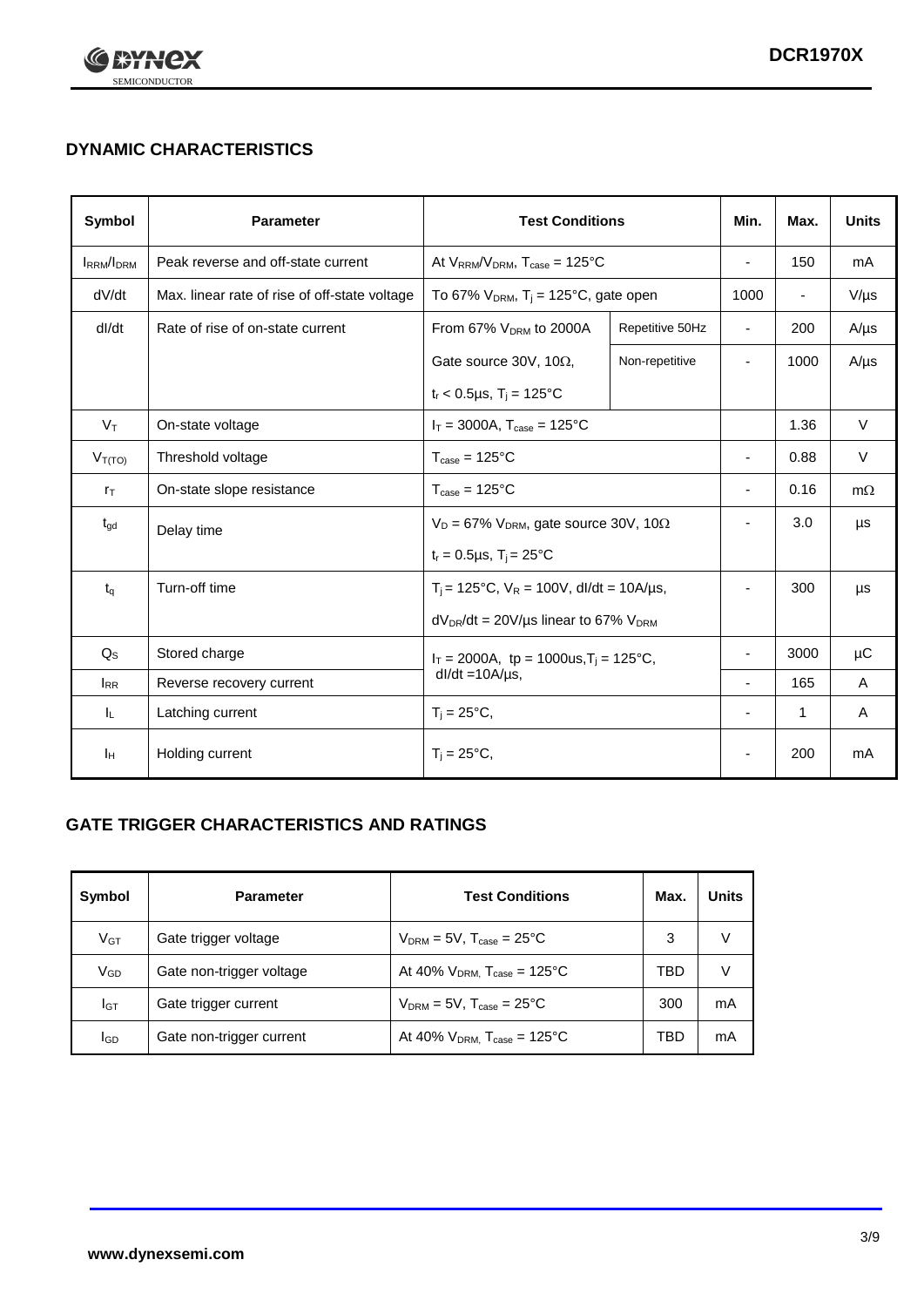

### **CURVES**



**Fig.2 Maximum &minimum on-state characteristics**



**Fig.3 Maximum (limit) transient thermal impedance – junction to case (°C/W)**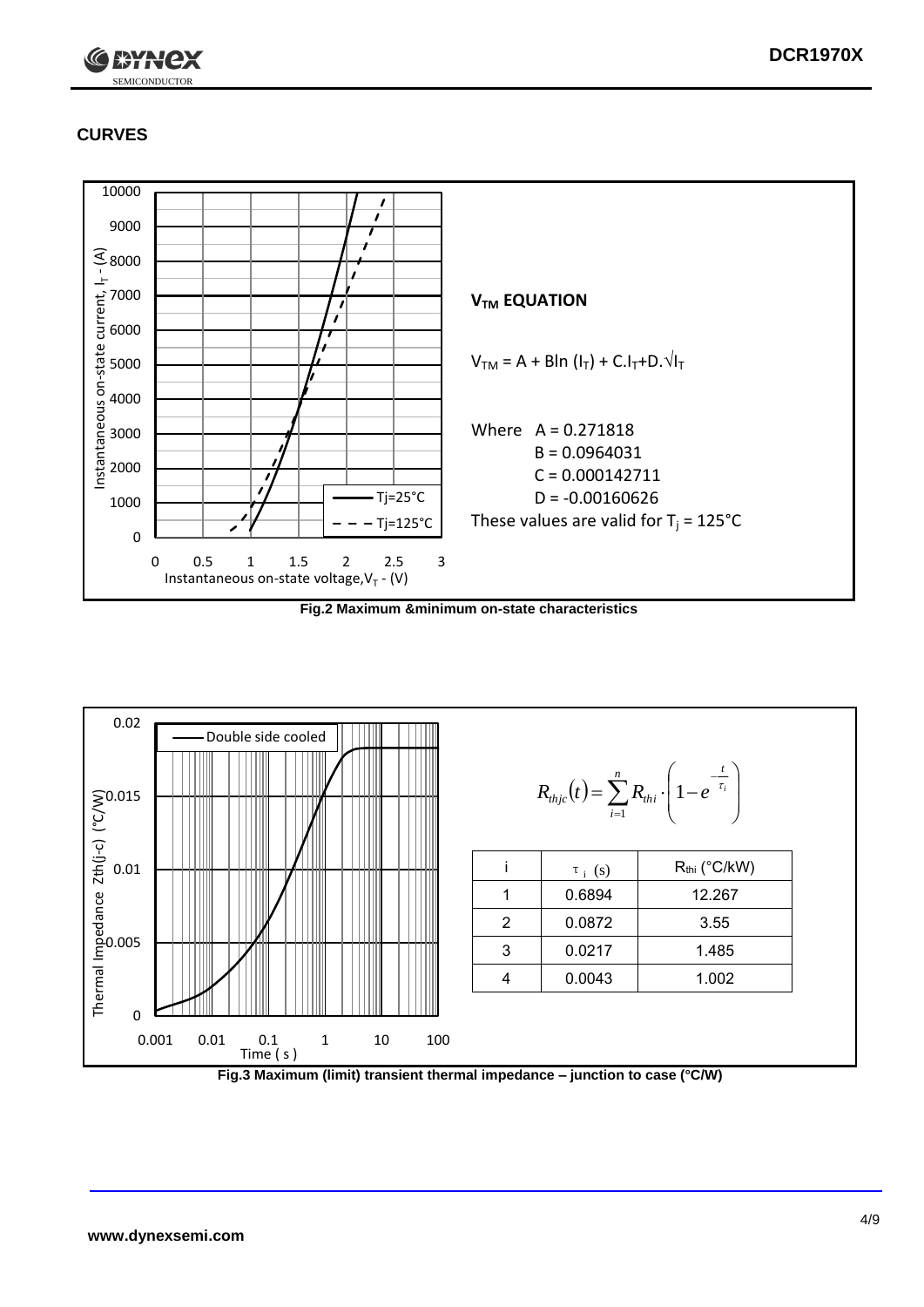



**double side cooled – rectangular wave**

**Fig.7 On-state power dissipation – rectangular wave**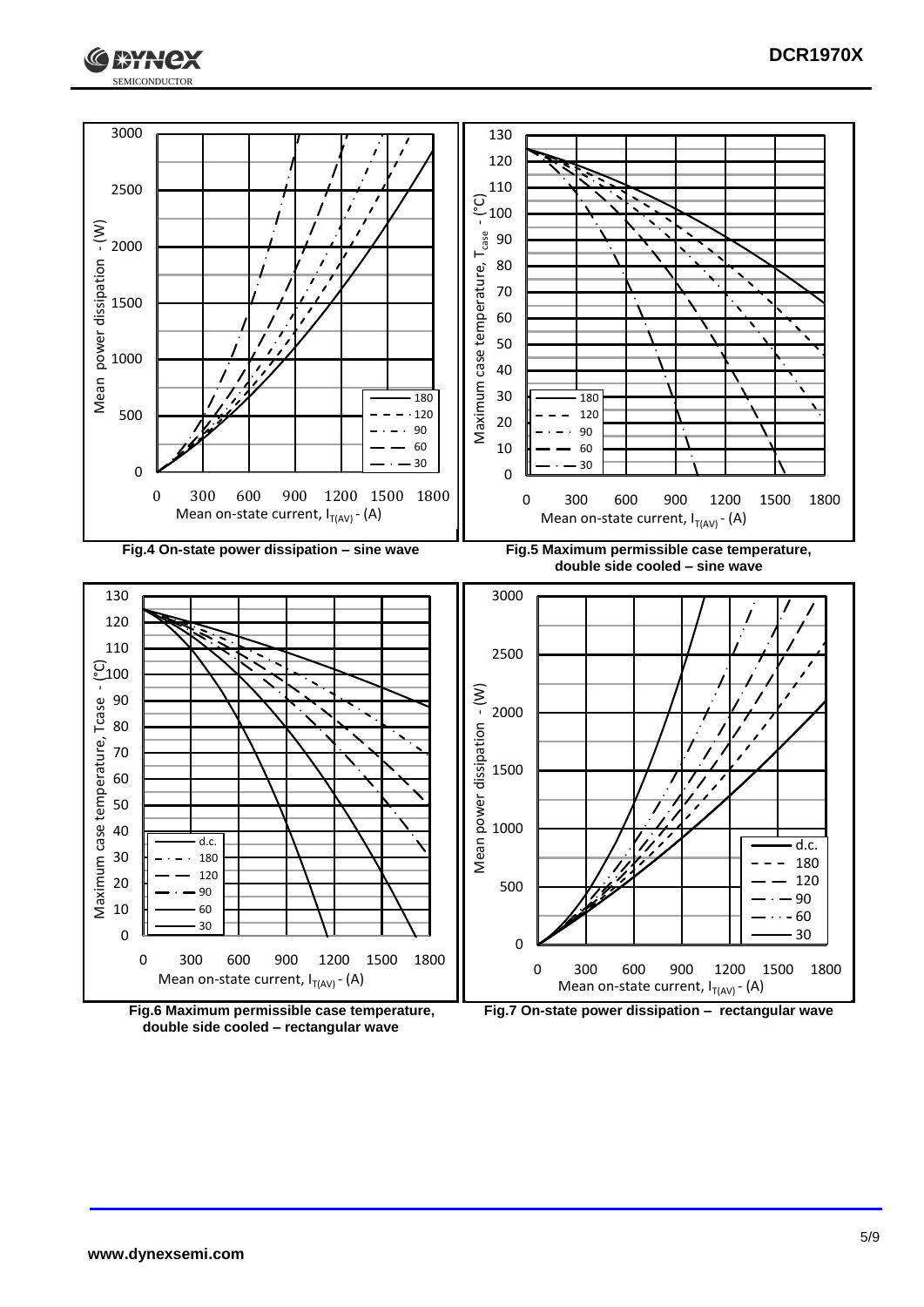

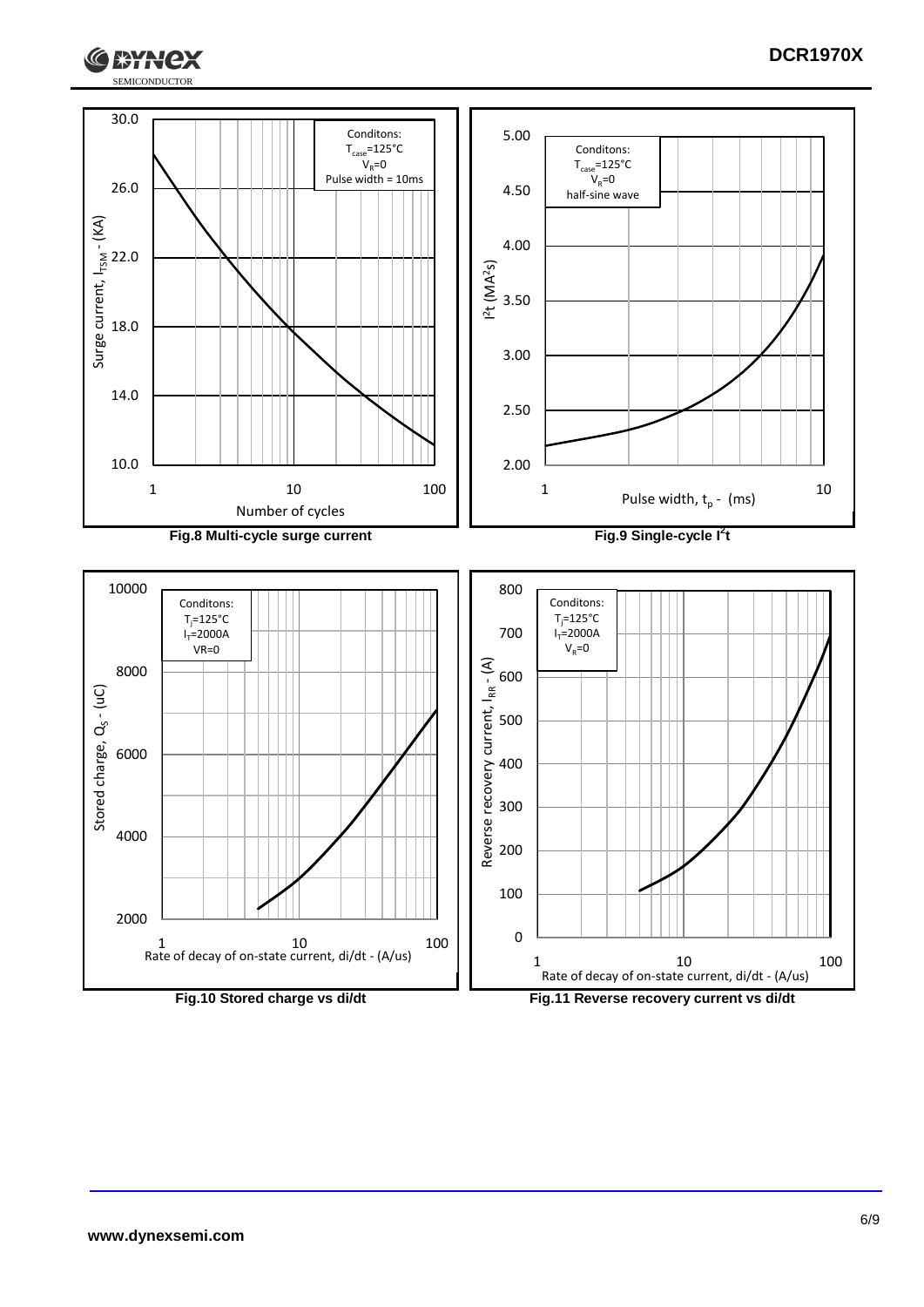

**Fig.12 Gate characteristics**



#### **Fig.13 Gate characteristics**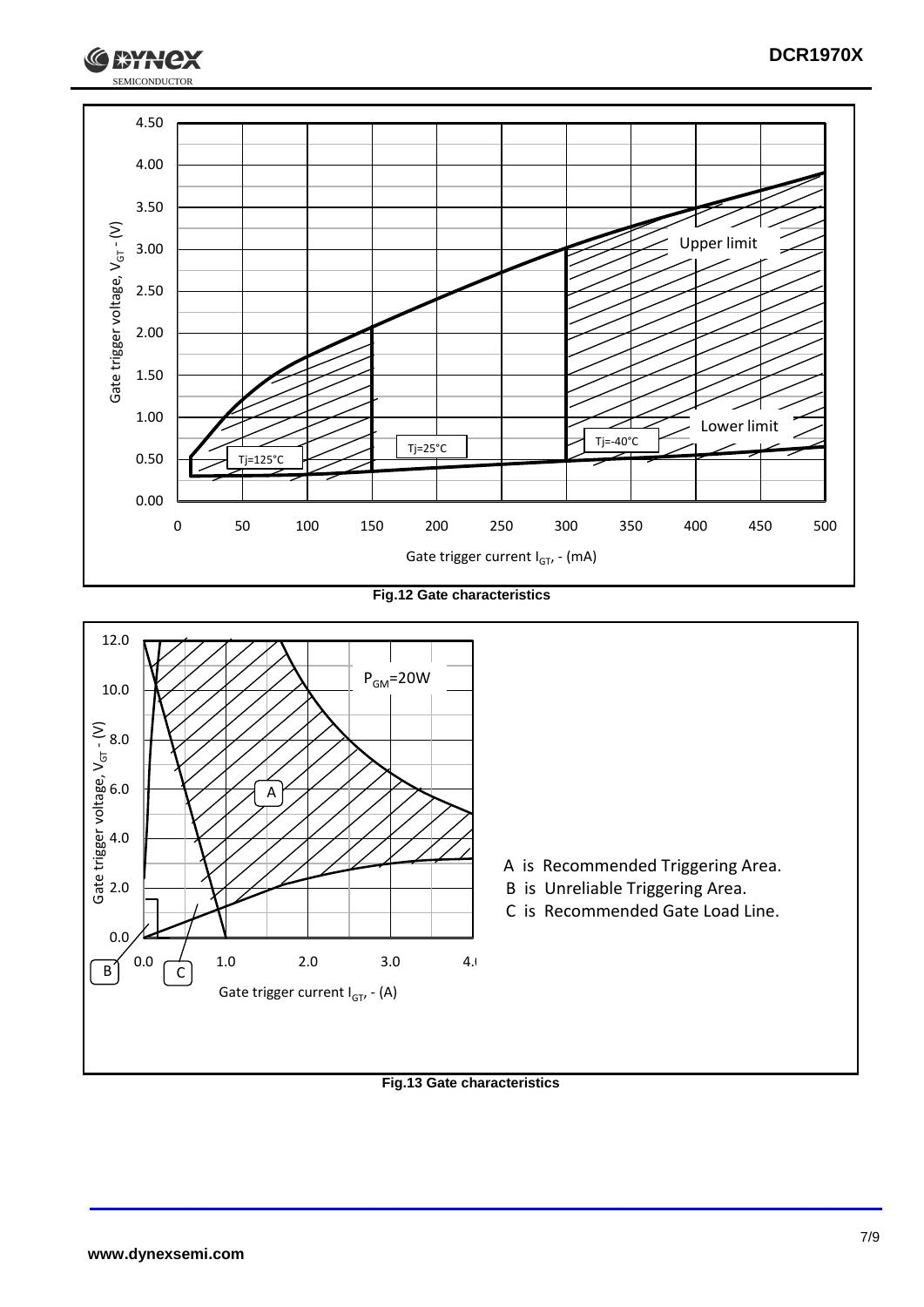

### **PACKAGE DETAILS**

For further package information, please contact Customer Services. All dimensions in mm, unless stated otherwise. DO NOT SCALE.



**Fig.14 Package outline**